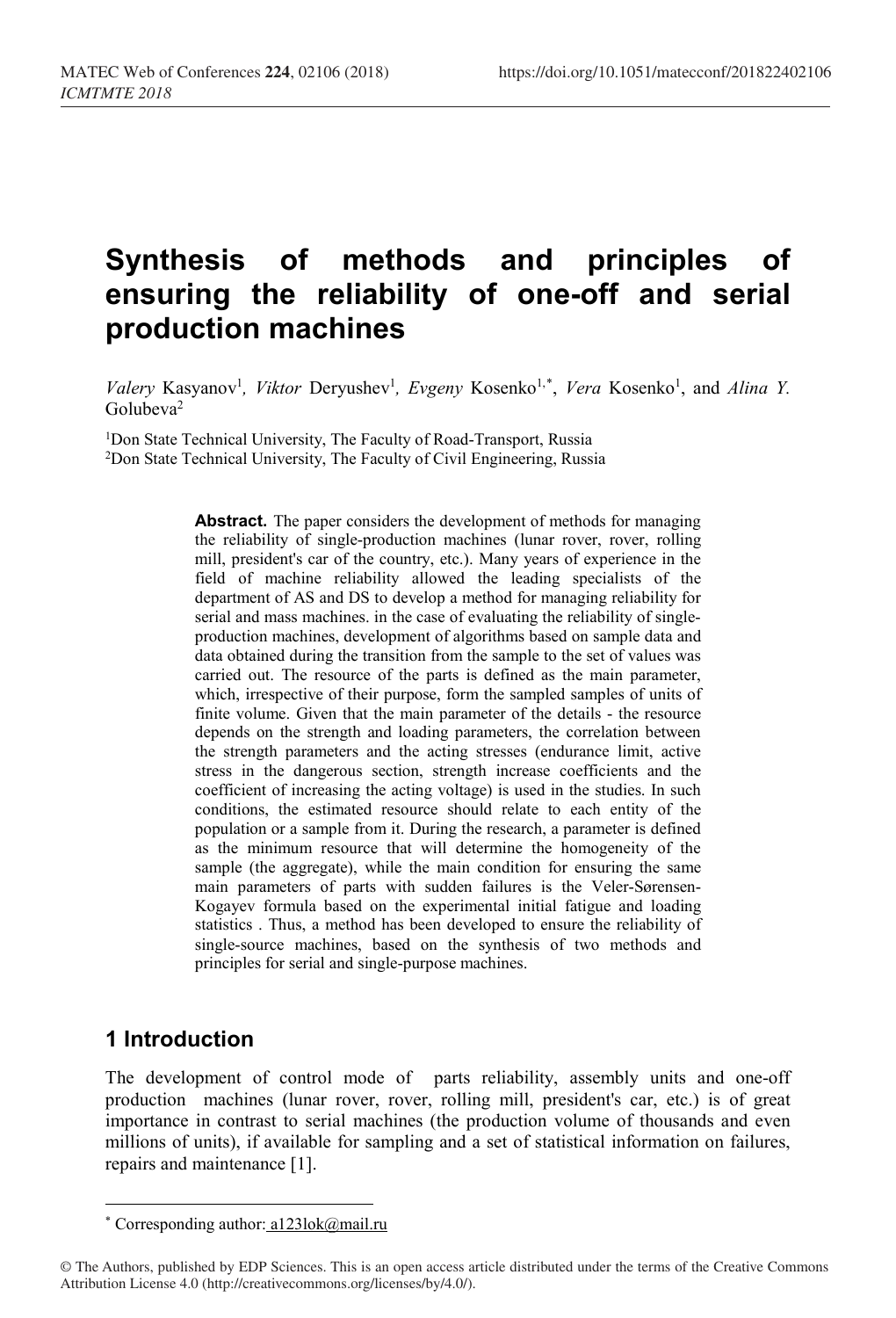Experience gained for the last 50 years - since 1968, including our department of the Car and Construction Service, Hoisting-and-transport machines and equipment department and Technical operation and maintenance of vehicles and equipment department of the Don State Technical University (Rostov Civil Engineering Institute) together with the scientific laboratory of controlling the reliability of machines in this department and on the basis of the first GOST on terms in the field reliability of equipment (about 50-60 GOSTs) allowed to create a control mode reliability method for serial and mass machines.

However, for one-off production machines, in the absence of sampling and accordingly statistical information, these GOSTs could not be used. Therefore, undertaking research into the development of methods and ensuring the reliability of one-off production machines principles is topical.

## **2 Formulation of research tasks**

The tasks within this scientific problem are:

- undertaking research to justify ensuring the reliability of one-off production machines principles;

- characteristic the phases of ensuring reliability at the stage of design, manufacture and operation of one-off production machines;

- development of guidance documents and standards of the Russian Federation on system maintenance of reliability of one-off production machines;

- development of a set of GOSTs of the Russian Federation for the provision of one-off production machines.

# **3 The development of the process of ensuring the reliability of one-off production machines.**

The scientific novelty of this research is to develop a method of a system reliability of oneoff production machines with the use of new statistical information in the presence of 1 - 2 machines, but [approximately](http://context.reverso.net/%25D0%25BF%25D0%25B5%25D1%2580%25D0%25B5%25D0%25B2%25D0%25BE%25D0%25B4/%25D0%25B0%25D0%25BD%25D0%25B3%25D0%25BB%25D0%25B8%25D0%25B9%25D1%2581%25D0%25BA%25D0%25B8%25D0%25B9-%25D1%2580%25D1%2583%25D1%2581%25D1%2581%25D0%25BA%25D0%25B8%25D0%25B9/approximately+the+same) the same information from one, two serial production machines (sample  $n= 10-50$  and 100).

If the sample representativeness is its main quality, then another sample quality homogeneity was not used. The sample homogeneity is its property, which consists in the equality (with a given error) of the main parameters of the sample selection [2].

We will consider the resource of the part (regardless of its purpose: shaft, pinion, bearing, etc.) as a main parameter. At that case different purposes parts from gearbox, engine, brake system, etc. make samples for example: 20, 40 or 75 parts. In this case, a machine of 3-10 thousand parts is a combination of a final volume, and any node (assembly unit) is a sample from this set.

The main parameter of the part is a resource of Trpi depends on the strength parameters, the loading, i.e. factors increasing or decreasing the strength and acting stresses and others:

$$
Tripi = f\ (\sigma - lp, \ \sigma a, \ \beta, \ \kappa),\tag{1}
$$

where σ-1p - limit of parts endurance;

σa – acting stresses in a dangerous section of the part;

 $β$  – [rate of increase of the p](http://context.reverso.net/%25D0%25BF%25D0%25B5%25D1%2580%25D0%25B5%25D0%25B2%25D0%25BE%25D0%25B4/%25D0%25B0%25D0%25BD%25D0%25B3%25D0%25BB%25D0%25B8%25D0%25B9%25D1%2581%25D0%25BA%25D0%25B8%25D0%25B9-%25D1%2580%25D1%2583%25D1%2581%25D1%2581%25D0%25BA%25D0%25B8%25D0%25B9/increasing+the+strength+of)art strength;

 $\kappa$  – rate of increase of acting stresses

It is essential that this design life with an acceptable margin of error is applied to each object of aggregate or sample from it (Fig.1) [3-5].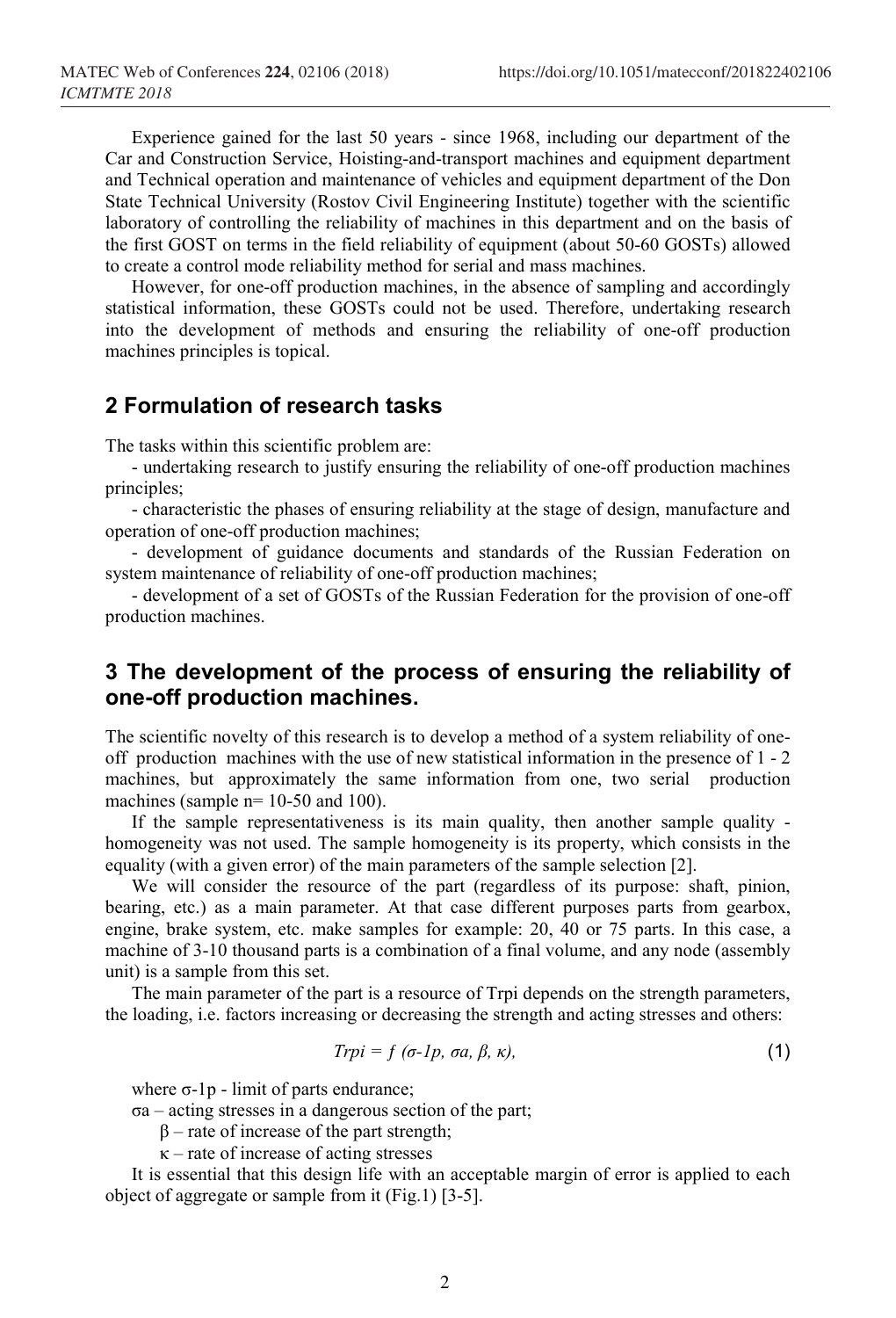#### PARTS



Identical parts (pinions) by purpose and main parameter Trpi Identical parts on the main parameter, but different in purpose

#### **Fig. 1**. Examples for machine parts.

Thus, the different purposes parts (shafts, pinions, chains, etc.), but with the same resource constitute a homogeneous aggregate and sample from it.

However as a basic parameter should be used minimum component life.

Then the sample homogeneity (aggregate) will be determined in the same minimal component life TrpiMIN:

$$
T_{rpiMIN} \approx T_{r p 2 min} \approx \dots \approx T_{rpnMIN} \approx T_{rap} \tag{2}
$$

where Tarp – assigned resource to part's limit state.

The main condition to ensure the same main parameters of the parts with the sudden failure of the resource Trpi (one-off production machines) is a Veller-Serensen-Kagaev on experimental statistics of original fatigue strength and loading.

In the presence of probabilistic distributions of sampling parameters  $σ-1$ ,  $σa$ ,  $β$ ,  $κ$  and other, a modeling is done depending on the further transition to the distribution of aggregate and then to find its minimum values for the required parameters [6,7].

Modeling is advisable to perform not for each aggregate part, and for a sample of  $n=10$ -100 parts

The analysis of national surveys showed a limited list of publications with 2 articles of Kasyanov V. E. and one [thesis for the Candidate's Degree](http://context.reverso.net/%25D0%25BF%25D0%25B5%25D1%2580%25D0%25B5%25D0%25B2%25D0%25BE%25D0%25B4/%25D0%25B0%25D0%25BD%25D0%25B3%25D0%25BB%25D0%25B8%25D0%25B9%25D1%2581%25D0%25BA%25D0%25B8%25D0%25B9-%25D1%2580%25D1%2583%25D1%2581%25D1%2581%25D0%25BA%25D0%25B8%25D0%25B9/thesis+for+the+Candidate%2527s+Degree) of Kurdyumov S. G.

Attempt to find the world's scientific rivals on the problem of ensuring reliability of one-off production machines showed the lack of related information in the public media.

The entire composition of the machine parts must be divided with account of the effects of parts failures on the machine failure.

As distinct from the serial machines as a rule there aren't samples of the single type parts and nodes for the one-off production machines [8, 9].

However, along with well-known and widely used property of the sample – representativeness [\(representativity\)](https://www.multitran.ru/c/m.exe?t=1907003_1_2&s1=%25EF%25F0%25E5%25E4%25F1%25F2%25E0%25E2%25E8%25F2%25E5%25EB%25FC%25ED%25EE%25F1%25F2%25FC), there is another property – homogeneity, which is characterized by the equality of the main parameters of the parts (nodes) such example is the resource [10, 11]. A method of securing reliability of a one-off production machines is based on a group of principles:

1. A homogeneous sample is formed from parts not according the purpose, but on the main parameter - resource with acceptable error; in the presence of the sample the principles of ensuring reliability of serial production cars are used.

2. Adjacent parts represent a part of the testing workbench; parts of the whole machine form the workbench.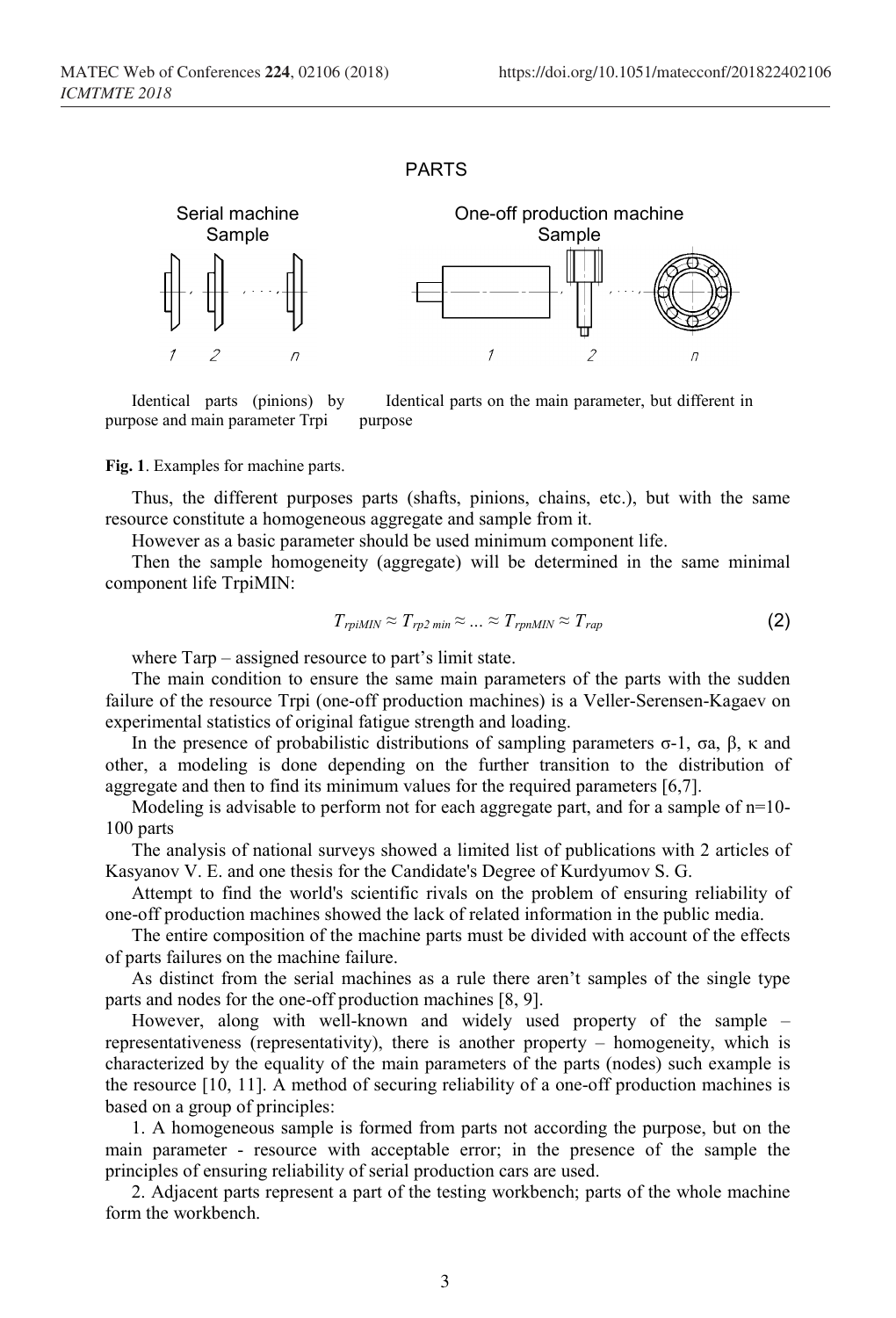3. It is advisable to have a backup machine for the period of [planned maintenance](https://www.multitran.ru/c/m.exe?t=2377937_1_2&s1=%25EF%25EB%25E0%25ED%25EE%25E2%25FB%25E9%2520%25F0%25E5%25EC%25EE%25ED%25F2) and application repair and maintenance.

These listed principles for one-off production machines, allow for the first time to introduce the concept of sampling for one or another machine node.

In this case, you can use the experience of collecting and processing the necessary information about the failure, restores (repairs), maintenance, etc., obtained in relation to the serial production machines.

These samples are respectively the nodes of the a one-off production machine when the number of parts in the node is more than 10-20 and constitute for amount the general aggregate of finite volume for such car.

However, if there is a group of principles of ensuring the reliability of the serial machines it is necessary supplementary use the following principles:

1. The totality of the final volume is applied (instead of infinite)

2. The Weibull law is applied for this aggregate without the location parameter; it is replaced by the first minimal value of the order series.

3. Parts of sudden fatigue failures are designed for minimal resource with some margin ensuring absolute reliability for the assigned resource.

### **4 Summary**

Thus, according to the results of the synthesis (generation) of considered principles a method of ensuring the reliability of one-off production machines was proposed.

## **References**

- 1. Kasyanov V.E., *Principles and characteristics of methods to ensure the reliability of machines of a single production*, Engineering Herald of the Don, No. **5**, , P. 205 (2017)
- 2. *Handbook of probability calculations*, (M.: Military Publishing, 1970)
- 3. Kasyanov V.E., *Integral estimation, increase and optimization of reliability of machines (on an example odnokovshovogo excavator)*, the herald of mechanical engineering, 1990, №4, p.7-8 (1990)
- 4. Kasyanov V.E., *Principles of creating a machine with absolute reliability*, Don. VNINITK, January 13 (2014)
- 5. Kasyanov V.E., Shchulkin L.P., *Determination of the gamma-percentage resource of the boom of a single-bucket excavator*, Nuchnoe obozrenie, No. **10-2**, P. 437-440 (2014)
- 6. Kasyanov V.E., Shchulkin L.P., *Determination of the maximum loading of parts by means of modelling*, Nuchnoe obozrenie, No. **10-3**, P. 671 – 674 (2014)
- 7. Kasyanov V.E., Shchulkin L.P., *Influence of the volume of the aggregate of the purpose of strength and loading of parts*, Nuchnoe obozrenie, No. **11-3**, P. 782 – 784 (2014)
- 8. Deryushev V.V., Sidelnikova Ye.G., *Structure and model of constructing an integral indicator for assessing the quality of construction and lifting and transport equipment*, Scientific review, No. **9**, P. 311-313 (2013)
- 9. Deryushev VV, Sidelnikova Ye.G., *The choice of alternative solutions in the presence of risk taking into account uncertainties*, Scientific Review, No. **9,** P. 325-328 (2013)
- 10. Kostoglotov A.A., Deryushev V.V., Kostoglotov A.I., *Identification of the parameters of dynamical systems on the basis of the combined maximum principle*, Izvestiya